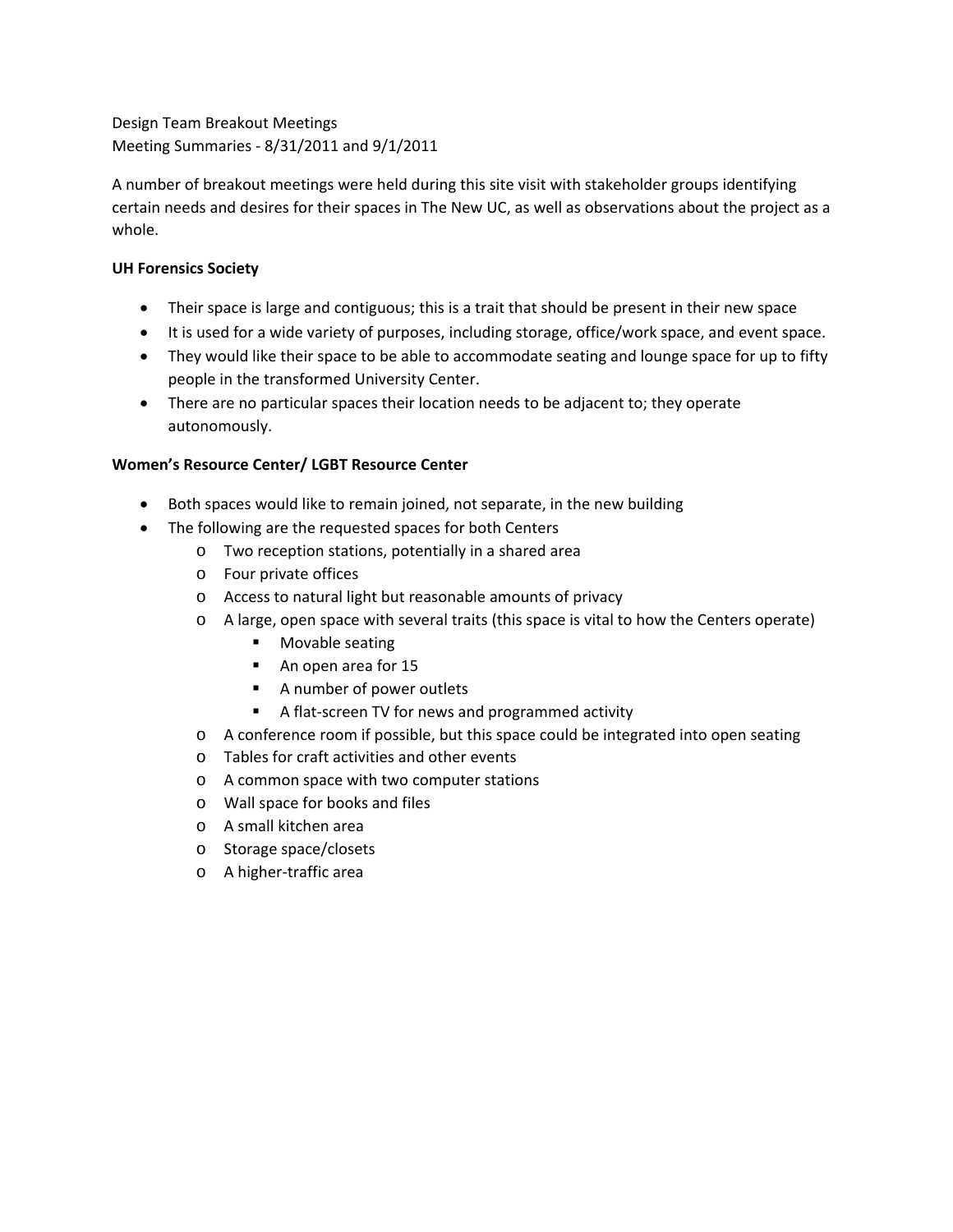## **Games Room / Shasta's**

- The following needs were identified for the Games Room
	- o An additional 4 lanes for bowling if possible
	- o Renovating and/or expanding table tennis area
	- o Updating and expanding service counter
	- o More storage—right now, there is no good place for their mop sink and their expensive lane machine is stored in the open
	- o A raised ceiling in the bowling area
	- o Projectors and screens above the lanes to show videos and other things during the games
	- o Better furniture/seating for the bowling and billiards areas
	- o Expanded snack bar area
	- o Enhanced sound and lighting
	- o Computerized menu boards
- The following needs were identified for Shasta's
	- o Additional freezer space
	- o Adjacency to the Games Room if possible
	- o A store‐front, potentially, with a service counter like Java City's

## **Creation Station**

- Creation Station handles a wide variety of services from graphic design to large-scale printing, and needs their space to be able to accommodate these needs. Ideally, their space would contain:
	- o A 400 square foot customer reception/queuing area, with a customer service desk, a space for a line, and a balloon/button sales area
	- o An 800 square foot work area with a central workstation for the professional staff member, smaller cubicles for the student graphic designers, and a large workspace for the laminator machine, printers, and work table
	- o A small (100 square foot) ventilated room for painting/spraying/mounting
	- o A large (300 square foot) storage area for supplies and other storage
	- o A small (100 square foot) storage space for special papers and other high‐end items
	- o A small (100 square foot) kitchenette/break room for staff